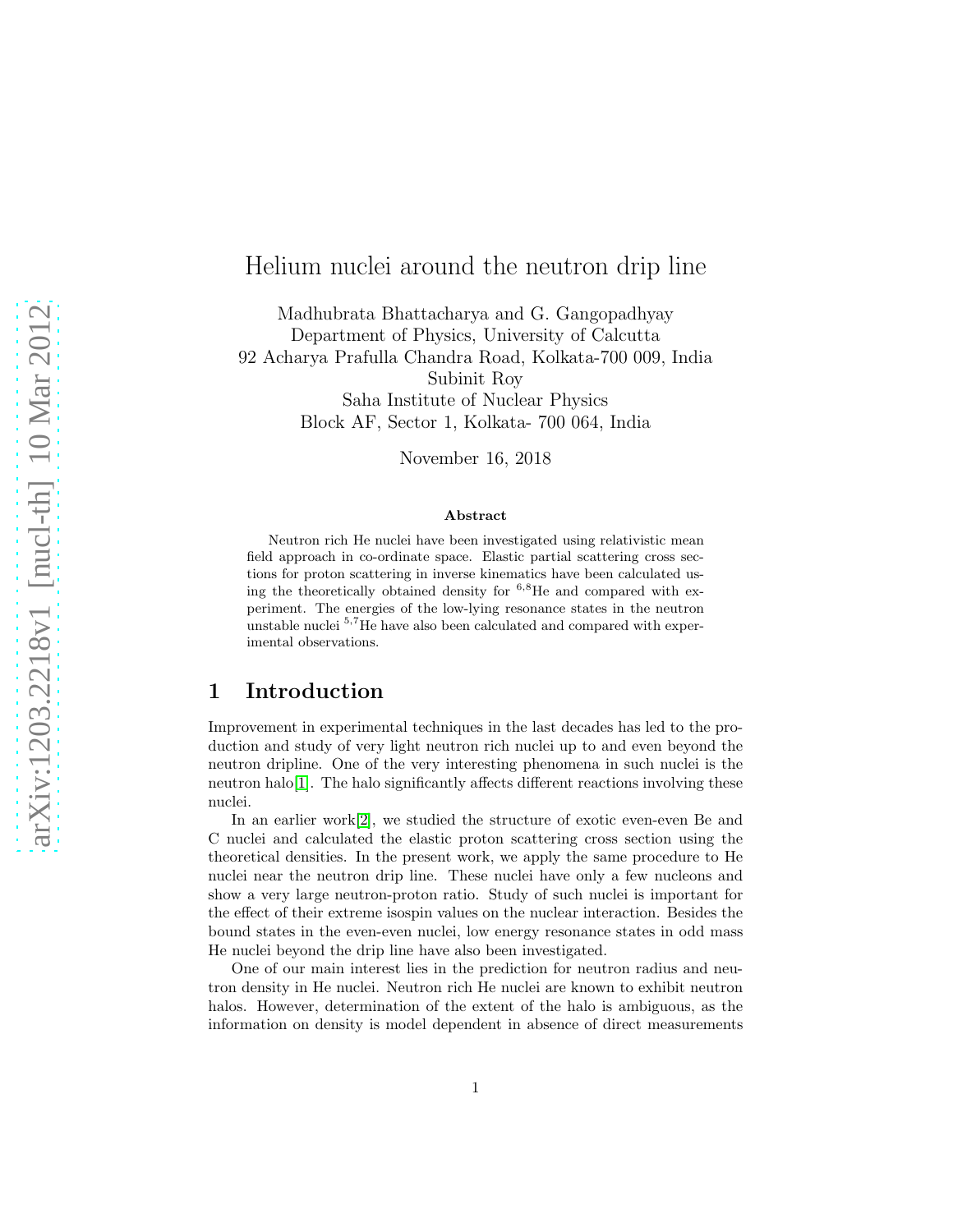like electron scattering. For a nucleus with only a few nucleons, the bulk radius value, extracted from experiment, may also be model dependent. Direct comparison with experimental measurements may yield better idea about the accuracy of the calculation. For example, calculation of differential cross section in elastic proton scattering in inverse kinematics is expected to provide a test for the calculated densities[\[3\]](#page-9-2).

### 2 Method

Relativistic mean field (RMF) approach is now a standard tool in low energy nuclear structure. It has been able to explain different features of stable and exotic nuclei like ground state binding energy, deformation, radius, excited states, spin-orbit splitting, neutron halo,  $\text{etc.} [4]$  $\text{etc.} [4]$ . It is well known that in nuclei far away from the stability valley, the single particle level structure undergoes certain changes in which the spin-orbit splitting plays an important role. RMF is particularly suited to investigate these nuclei because it is based on the Dirac Lagrangian density which naturally incorporates the spin degrees of freedom.

Different variations of the Lagrangian density, as well as different parametrizations, have been systematically investigated by many workers. In our earlier work[\[2\]](#page-9-1) we used the density NLSH[\[5\]](#page-9-4), known for its ability to describe nuclei near stability valley. A newer Lagrangian density, FSU Gold, which involves selfcoupling of the vector-isoscalar meson as well as coupling between the vectorisoscalar meson and the vector-isovector meson, was proposed in Ref.[\[6\]](#page-9-5). This density was applied in our studies on proton radioactivity[\[7\]](#page-9-6), cluster decay[\[8\]](#page-9-7) and alpha decay<sup>[\[9\]](#page-9-8)</sup>, etc. NL3<sup>[\[10\]](#page-9-9)</sup> is another force that has proved to be very useful in describing the ground state properties throughout the periodic table. Another force, NL2[\[11\]](#page-9-10), has been found to be successful for the description of light nuclei. In the present work, we employ all the above forces and compare the results.

In the conventional RMF+BCS approach for even-even nuclei, the Euler-Lagrange equations are solved under the assumptions of classical meson fields, time reversal symmetry, no-sea contribution, etc. Pairing is introduced under the BCS approximation. Usually the resulting equations are solved in a harmonic oscillator basis. However, in exotic nuclei, the basis expansion method using harmonic oscillator, because of its incorrect asymptotic properties, face problems in describing the loosely bound halo states. A solution of the Dirac and Klein Gordon equations in co-ordinate space may be preferable to describe the weakly bound states. Such calculations exist in Relativistic Hartree-Bogoliubov (RHB) approximation in r-space.

The RHB calculations, or their nonrelativistic counterparts Hartree-Fock-Bogoliubov equations are very involved and time consuming. Interested readers are referred to the calculation of [\[12\]](#page-9-11). Particularly important are the Relativistic continuum Hartree-Bogoliubov calculations [\[13\]](#page-9-12) which take the continuum into account. A simpler approximation, introduced in Refs[\[14,](#page-9-13) [15,](#page-9-14) [16\]](#page-9-15), takes into account the effect of the resonant continuum through the scattering wave func-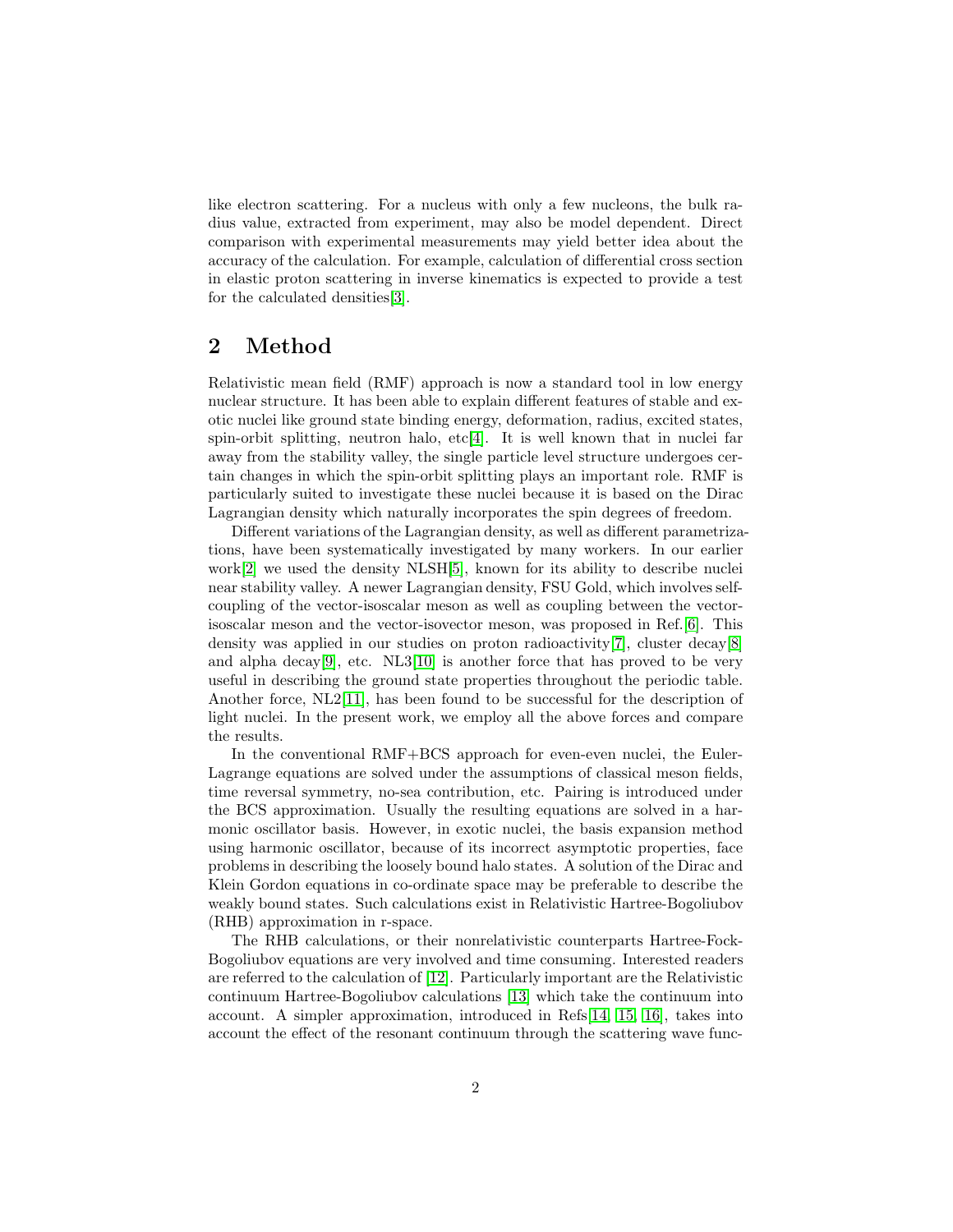tions located in the region of the resonant states in the nonrelativistic picture. The cases of zero range and finite range pairings have also been investigated and the importance of the truncation of the quasiparticle space for zero range pairing interaction has been highlighted in the above works.

RMF equations involving continuum states have also been solved [\[17,](#page-9-16) [18\]](#page-9-17) with scattering wave functions. All these calculations have taken into account the width of the continuum levels also. For example, Cao and Ma [\[18\]](#page-9-17) have also compared their results with those from calculations with zero width. They conclude that the pairing gaps, the Fermi levels, the pairing correlation energies, and the binding energies are considerably affected by proper consideration of the width of the resonant states. Particularly, near the neutron drip line, this effect is expected to be very important.

We have used the above co-ordinate space RMF+BCS approach earlier[\[2,](#page-9-1) [19\]](#page-9-18) to study neutron rich nuclei in different mass regions. The proximity of the neutron rich nuclei to the drip line necessitates one to consider the effect of the positive energy states. The widths of the positive energy levels have been taken into account in the present work. We have confined out calculation to spherical approximation as He nuclei are expected to be spherical. Odd nuclei have been investigated in the tagged approximation.

For the solution of the equations in co-ordinate space, the mesh size has been taken as 0.04 fm. We assume the nuclear interaction to vanish at a radius of 14 fm. We have checked that an increase in the last quantity to 20 fm keeps the results almost unchanged. The total energy varies by less than 0.02%, and the neutron radius, by less than 1%. Usually, the strength of the pairing interaction is chosen to reproduce the pairing energy in RHB calculations[\[17\]](#page-9-16). However, in our calculation the strength of the zero range volume pairing force is taken as 400 MeV-fm<sup>3</sup> for neutrons from systematics as it was found to explain the trend in binding energy in very light nuclei reasonably well. For example, in Table [1](#page-3-0) we list the FSU Gold results for binding energy in a few very light nuclei. For Be nuclei, the proton pairing strength was taken as 200 MeV-fm<sup>3</sup>. It should be mentioned that the result for <sup>10</sup>Be is for a deformed calculation in the method followed in  $[20, 2]$  $[20, 2]$ . In Ref.  $[2]$ , we found  $^{10}$ Be to be strongly deformed. It has been also observed that changes of the order of 10% in the value of the neutron pairing strength do not affect our conclusions appreciably.

As pointed out by Sandulescu *et al.*[\[17\]](#page-9-16), in the RHB equations the pairing cut off is usually very large allowing the quasiparticles to scatter over a very large energy. In contrast, in the RMF+BCS calculations, only a few resonant states around zero energy are included. In our case, we included only the states up to the  $p$ -shell in the rmf calculation. Thus the maximum quasiparticle energy corresponded to  $1s_{1/2}$  state, and the cut-off, to approximately 25 MeV.

Electron scattering, the most direct method for measuring nuclear density, is difficult to apply far away from the valley of stability. Elastic proton scattering in inverse kinematics provides an alternate test for the calculated densities[\[3\]](#page-9-2). The optical model potential is obtained using an effective interaction, derived from nuclear matter calculation, in the local density approximation, *i.e.* by substituting the nuclear matter density with the calculated density distribution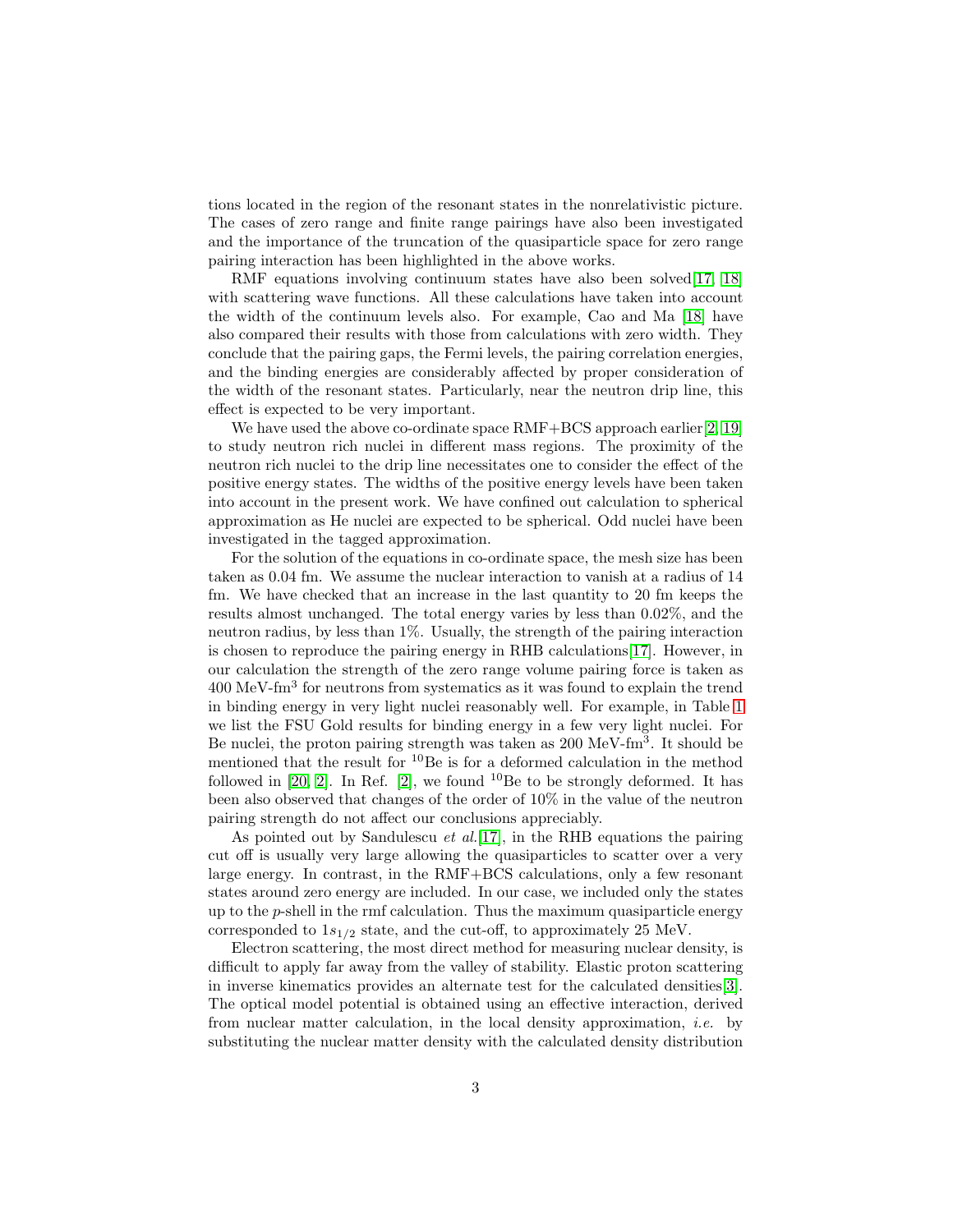<span id="page-3-0"></span>Table 1: Binding energy per nucleon in a few very light nuclei using FSU Gold Lagrangian. Pairing strength for protons and neutrons have been taken as 200 MeV-fm<sup>3</sup> and 400 MeV-fm<sup>3</sup>, respectively. See text for details.

| <b>Nucleus</b> | Binding Energy (MeV) |       |
|----------------|----------------------|-------|
|                | Expt.                | Theo. |
| $^{7}$ Li      | 5.606                | 5.535 |
| 91i            | 5.038                | 5.121 |
| 10Be           | 6.498                | 6.636 |
| $^{12}Be$      | 5.721                | 5.696 |
| $^{14}Be$      | 4.994                | 4.854 |

of the finite nucleus. In the present case microscopic nuclear potentials have been obtained by folding two effective interactions, discussed later, with the microscopic densities obtained in the RMF calculations. The Coulomb potential has been similarly obtained by folding the Coulomb interaction with the microscopic proton density.

A common effective interaction DDM3Y[\[21,](#page-10-1) [22\]](#page-10-2) was obtained from a finite range energy independent M3Y interaction by adding a zero range energy dependent pseudopotential and introducing a density dependent factor. This interaction was employed widely in the study of nucleon nucleus as well as nucleus nucleus scattering, calculation of proton radioactivity, etc. The density depen-dence may be chosen as exponential[\[21\]](#page-10-1) or be of the form  $C(1 - \beta \rho^{2/3})$ [\[22\]](#page-10-2). In this particular work we have selected the latter form. The constants, obtained from nuclear matter calculation<sup>[\[23\]](#page-10-3)</sup> as  $C = 2.07$  and  $\beta = 1.624$  fm<sup>2</sup>, have been used in our calculation. For scattering we have taken real and the imaginary parts of the potential as 0.8 times and 0.2 times the DDM3Y potential. In both the calculations, the spin-orbit potential was chosen from the Scheerbaum prescription[\[24\]](#page-10-4). The calculations have been performed with the computer codes MOMCS[\[27\]](#page-10-5) and ECIS95[\[25\]](#page-10-6) assuming spherical symmetry.

To check our results, we employed another interaction, the JLM interaction of Jeukenne, Lejeune, and Mahaux (JLM)[\[26\]](#page-10-7) in which further improvement was incorporated in terms of the finite range of the effective interaction by including a Gaussian form factor. We have used the global parameters for the effective interaction and the respective default normalizations for the potential components from Refs. [\[27\]](#page-10-5) and [\[28\]](#page-10-8) with Gaussian range values of  $t_{real}$  =  $t_{imag} = 1.2$  fm. No search has been performed on any of these parameters.

### 3 Results

### 3.1 Even-even isotopes - ground state energy and density

The two neutron rich even-even He nuclei, stable against neutron emission, are <sup>6</sup>,8He. Experimental measurements exist for binding energy and radius values in these nuclei. The latter have been measured in different ways. Using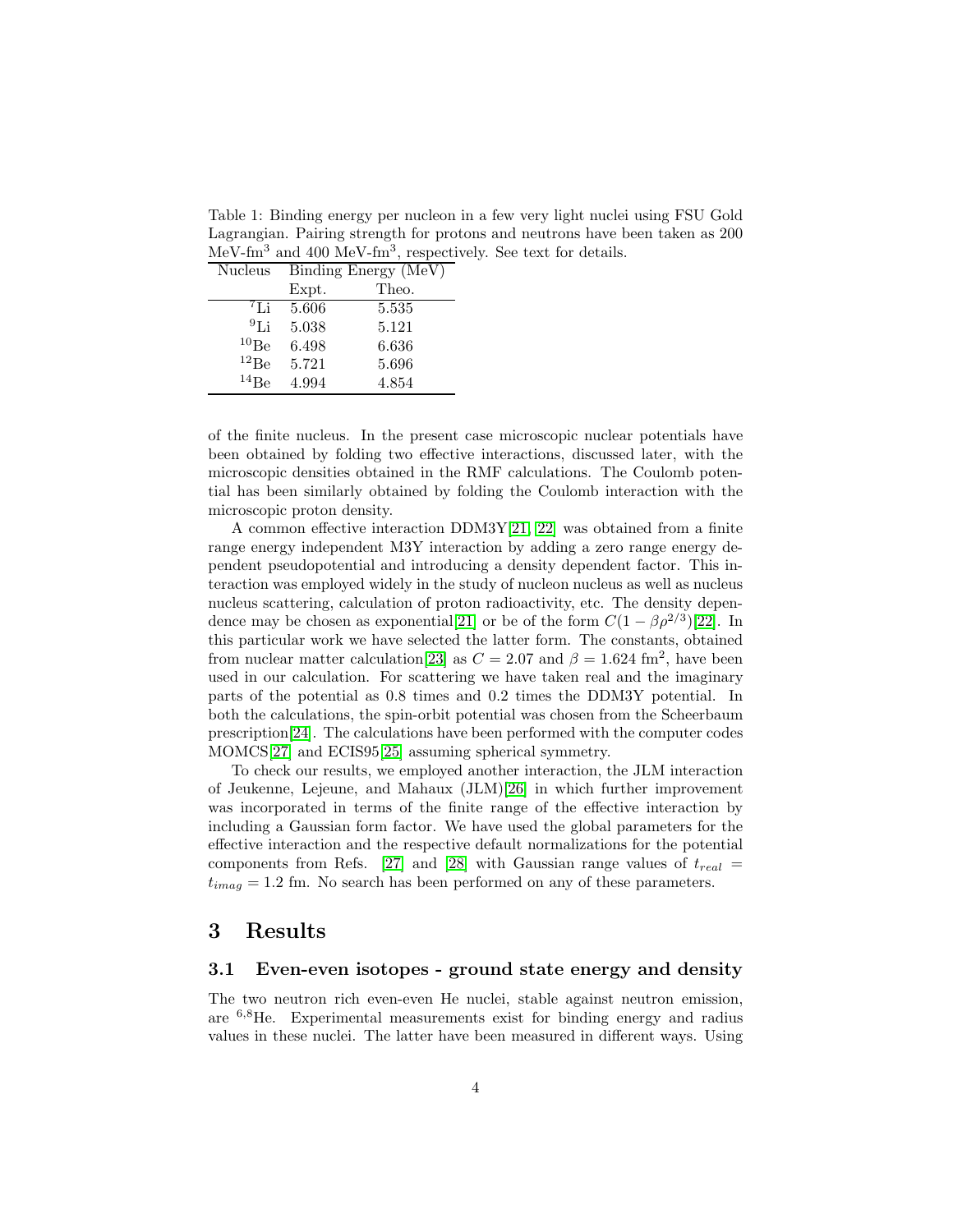<span id="page-4-0"></span>Table 2: Binding energy per nucleon and radius values in  $6,8$ He compared with experimental values. Experimental binding energy values are from the compilation[\[37\]](#page-10-9). Experimental proton radii are from laser spectroscopy study[\[36\]](#page-10-10). Experimental r.m.s. radii values are the results of Glauber model analysis in the optical limit[\[34\]](#page-10-11). See text for radius values from other measurements.

|                  |          | $^6\overline{\text{He}}$ | ${}^{8}$ He |
|------------------|----------|--------------------------|-------------|
|                  | Expt.    | 4.878                    | 3.926       |
| B.E.(MeV)        | NLSH     | 5.831                    | 4.669       |
|                  | FSU Gold | 5.507                    | 4.222       |
|                  | NL3      | 5.890                    | 4.780       |
|                  | NL2      | 5.161                    | 3.765       |
| $r_p(\text{fm})$ | Expt.    | 2.068(11)                | 1.929(26)   |
|                  | NLSH     | 1.86                     | 1.83        |
|                  | FSU Gold | 1.88                     | 1.86        |
|                  | NL3      | 1.92                     | 1.88        |
|                  | NL2      | 1.89                     | 1.88        |
| $r_n$ (fm)       | Expt.    | 2.72                     |             |
|                  | NLSH     | 2.92                     | 2.83        |
|                  | FSU Gold | 3.12                     | 3.07        |
|                  | NL3      | 3.11                     | 2.89        |
|                  | NL2      | 3.63                     | 3.69        |
| $r_{rms}$ (fm)   | Expt.    | 2.48(3)                  | 2.52(3)     |
|                  | NLSH     | 2.61                     | 2.61        |
|                  | FSU Gold | 2.76                     | 2.81        |
|                  | NL3      | 2.77                     | 2.67        |
|                  | NL2      | 3.16                     | 3.33        |

proton elastic scattering Kiselev et al.[\[29\]](#page-10-12) measured the matter radii in  $^{6,8}$ He to be  $2.37(5)$  fm and  $2.49(4)$  fm, respectively. Tanihata et al.[\[30\]](#page-10-13) obtained the matter radii of  $^{6,8}$ He as 2.33(4) and 2.49(4) fm, respectively. A re-analysis[\[31\]](#page-10-14) of the same data yielded the value 2.71(4) fm for  ${}^{6}$ He. Lapoux *et al.* found a radius of 2.5 fm from inelastic scattering data[\[32\]](#page-10-15) and 2.55 fm from elastic scattering<sup>[\[33\]](#page-10-16)</sup> for <sup>6</sup>He. Finally, Glauber model analysis in the optical limit yielded the values  $2.48(3)$  fm and  $2.52(3)$  fm[\[34\]](#page-10-11) for <sup>6,8</sup>He, respectively. In another experiment, Egelhof et al.[\[35\]](#page-10-17) deduced the values to be 2.30(7) fm and 2.45(7) fm, respectively, from proton scattering at intermediate energy. Using the proton radius value quoted in Table [2,](#page-4-0) measured by laser spectroscopy[\[36\]](#page-10-10), the experimental neutron radii are seen to lie within the range 2.41 - 2.98 fm for  ${}^{6}$ He and 2.60- 2.69 fm for  ${}^{8}$ He.

In Table [2,](#page-4-0) our results for binding energy and radius values in  $6.8$ He are given and compared with experimental measurements wherever available. There is a basic difference between the single particle levels predicted by the different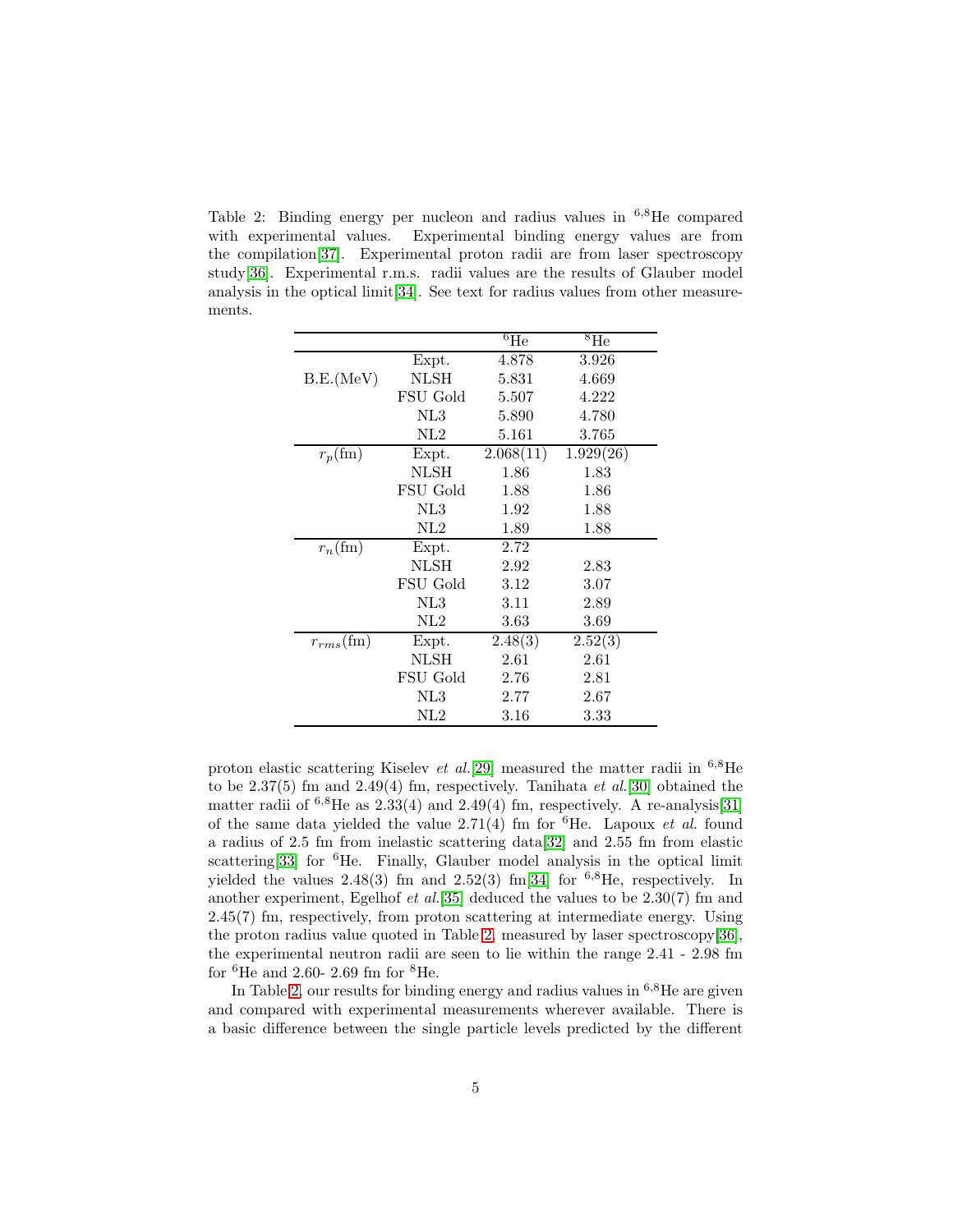forces. The two forces NL2 and FSU Gold, which produce better agreements with the binding energy values, predict the level  $\nu p_{1/2}$  to be in the continuum in <sup>8</sup>He. The other two forces predict it to be very weakly bound. We find that NL2 predicts both <sup>6,8</sup>He to have a negative two neutron separation energy at variance with experimental observations.

As already mentioned, the effect of the width of the levels in the continuum has been incorporated in our calculation. For example, FSU Gold predicts the level  $\nu p_{1/2}$  to be in the continuum in <sup>6</sup>He with a very large with width 1.8 MeV, which, in <sup>8</sup>He, comes down to 0.28 MeV. Obviously, the angular momentum of the  $p_{1/2}$ -state being small, the centrifugal barrier cannot localize the state very effectively. The effect of the resonant level on the binding energy is very small (less than 0.05% in the case of <sup>6</sup>He) as the occupancy of  $p_{1/2}$  level is very small. However, even this small occupancy has a larger effect on the neutron radius concerned, because an unbound resonant level has a radius much larger than the bound state. Thus, we find that the effect of including the effect of the level width increases the neutron radius by 0.5%. Small though the number is, it is comparable to the experimental errors in measurements of rms radii in these nuclei.

The experimental radii values that have been shown in Table [2](#page-4-0) are from Glauber model analysis[\[34\]](#page-10-11) and laser spectroscopy[\[36\]](#page-10-10). The calculated results are in reasonable agreement with experimental measurements given the fact that the number of nucleons is very small and the mean field approach may not be very accurate. One can see that the force NL2, which gives the least binding energy, also predicts neutron radii values to be considerably larger than the the other forces.

The calculated proton and the neutron densities in  $6.8$ He are shown in Fig. 1. One interesting observation is that the at large radius, density in  ${}^{6}$ He decreases more slowly than in <sup>8</sup>He. This is the reason that the neutron radius of the latter nucleus is smaller than that of the former. This is obviously due to the fact that the level  $\nu p_{1/2}$  is either bound or have very small positive energy in <sup>8</sup>He. The two forces, NLSH and NL3, which predict this level to be bound in <sup>8</sup>He, show a smaller neutron radius as expected.

In view of the ambiguity of the radius extracted from different measurements, we have calculated the differential cross sections directly using two standard interactions, JLM and DDM3Y, for some of the actual experiments. All the densities obtained from different Lagrangians were used. In Fig. 2 we select the experimental values for  ${}^{6,8}$ He scattering from Refs. [\[38,](#page-10-18) [39\]](#page-10-19) and [\[40\]](#page-10-20), respectively and compare with our calculation.

As we have seen, the nuclear densities from NLSH, NL3 and FSU Gold are very similar, while NL2 shows a more diffused neutron density and larger neutron radius. However, we find that in the region where experimental data is available, there is very little difference between the predictions of the forces. The force FSU Gold shows a larger cross section at very large angles, a region where data is not yet available. The DDM3Y interaction describes the data much better, particularly at large angles. The results of the JLM interaction (not shown in the figure) show a smoother behaviour maintaining the overall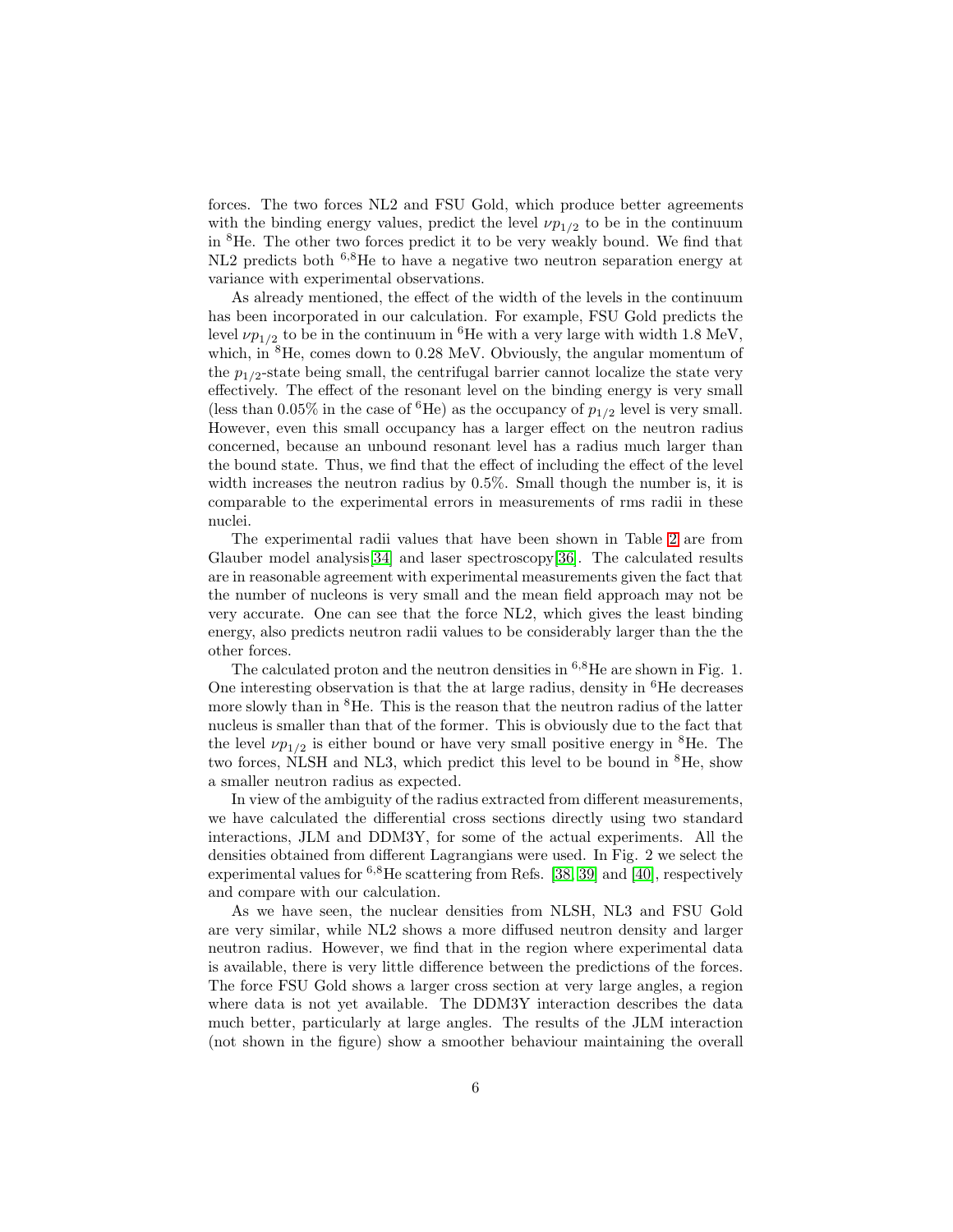

Figure 1: Calculated proton and neutron densities in  $6,8$ He for the force FSU Gold (solid line), NLSH (dashed line), NL3(dotted line), and NL2 (dashdotteded line). The proton density is nearly identical in all the calculations.



Figure 2: Partial cross section for the elastic proton scattering in inverse kinematics using the DDM3Y interaction. The projectile energies of  ${}^{6}$ He and  ${}^{8}$ He are 71 MeV/A and 72 MeV/A, respectively.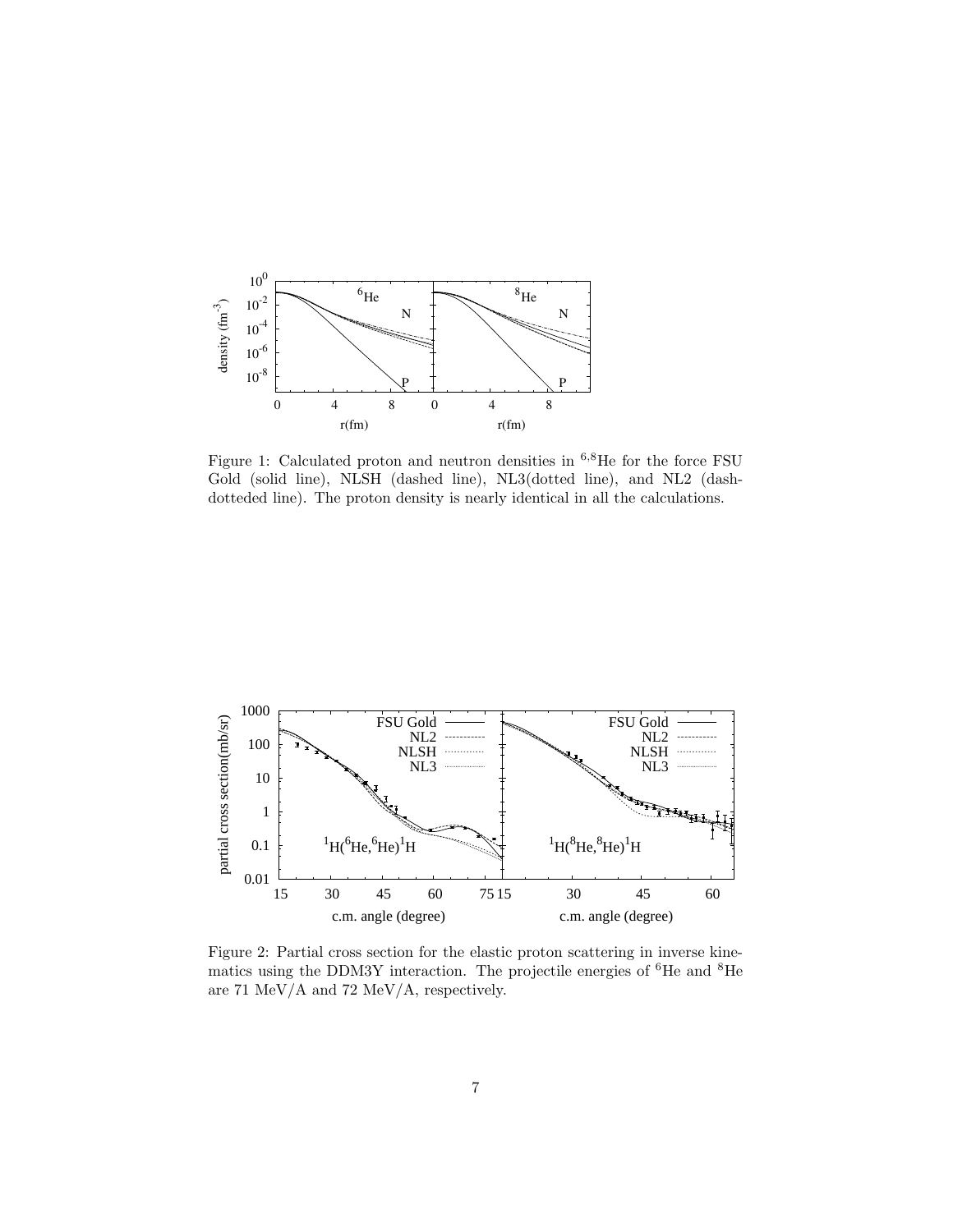trend. In <sup>6</sup>He, the results for NL3 and NLSH densities can be brought closer to experiments by modifying parameters such as normalization factors of the potential or the ranges in the Gaussian form factors in the MOM approach. However, no attempt has been made to fit the data and global parameters have been adopted in the present work. From these results, it is possible to conclude that the density has been predicted reasonably well in the present calculation. Results for other energies show similar agreement.

#### 3.2 Odd isotopes - resonance states

As shown above, the present method provides a reasonable description of the even-even nuclei <sup>6</sup>,8He. We note that these nuclei are stabilized against neutron emission by the pairing force. We next extend our study to the odd nuclei  $5.7\text{He}$ which are unstable against neutron emission.

The most important experimental information in these odd isotopes are the energies of some of the states in the continuum. It is possible to calculate the energy of some pure single particle resonances and compare with experiment. Though the total energy is not very accurately predicted, we expect the resonance energy, being the difference of two absolute energy values, to be more accurate. Thus, it is possible to probe the structure of nuclei beyond the neutron drip line. We study the one quasiparticle resonances built on the single particle states  $1p_{3/2}$  and  $1p_{1/2}$ . They correspond to the observed states built on the ground state of the even-even core plus the last odd neutron in the single particle orbits mentioned above.

As we will see, the experimental situation is rather unclear in these nuclei. The measurements about which there are some degree of agreement between different experiments are the energies of the  $3/2^-$  resonance. We find that the FSU Gold Lagrangian density provides the best overall results for these values. The NLSH results are comparable but slightly poorer. The results from NL2 are much worse while NL3 predicts <sup>7</sup>He to be stable against neutron emission. For odd mass He nuclei, we present the results for the FSU Gold density only.

To very briefly summarize the experimental situation in <sup>5</sup>He, the lowest energy states are known to arise out of ground state of the even-even core coupled to a  $p_{3/2}$  neutron. In <sup>5</sup>He, this state occurs at a resonance energy around 0.8 MeV. Tilley  $et$   $al.[41]$  $al.[41]$  placed it at 0.798 MeV with a width 0.648 MeV and found another resonance with spin-parity  $1/2^-$  at 2.068 MeV with width 5.57 MeV. Although the results for the ground state resonance was in reasonable agreement with earlier measurements [\[42\]](#page-10-22), the situation in  $1/2^-$  was different. Here, previous work placed the resonance at 4.089 MeV. In a recent analysis [\[43\]](#page-10-23) of an older work[\[44\]](#page-10-24), the ground state was found at a resonance energy of 0.741(4) MeV with width 0.655 MeV.

Theoretically, we find that <sup>5</sup>He is unstable against neutron emission. The lowest state is the  $3/2^-$  resonance calculated to be at 0.92 MeV energy, in good agreement with experiment. However, the  $1/2^-$  resonance is predicted to be at a resonance energy of 4.47 MeV, at a much higher energy compared with the result of Ref.[\[41\]](#page-10-21). Some other theoretical investigations also predict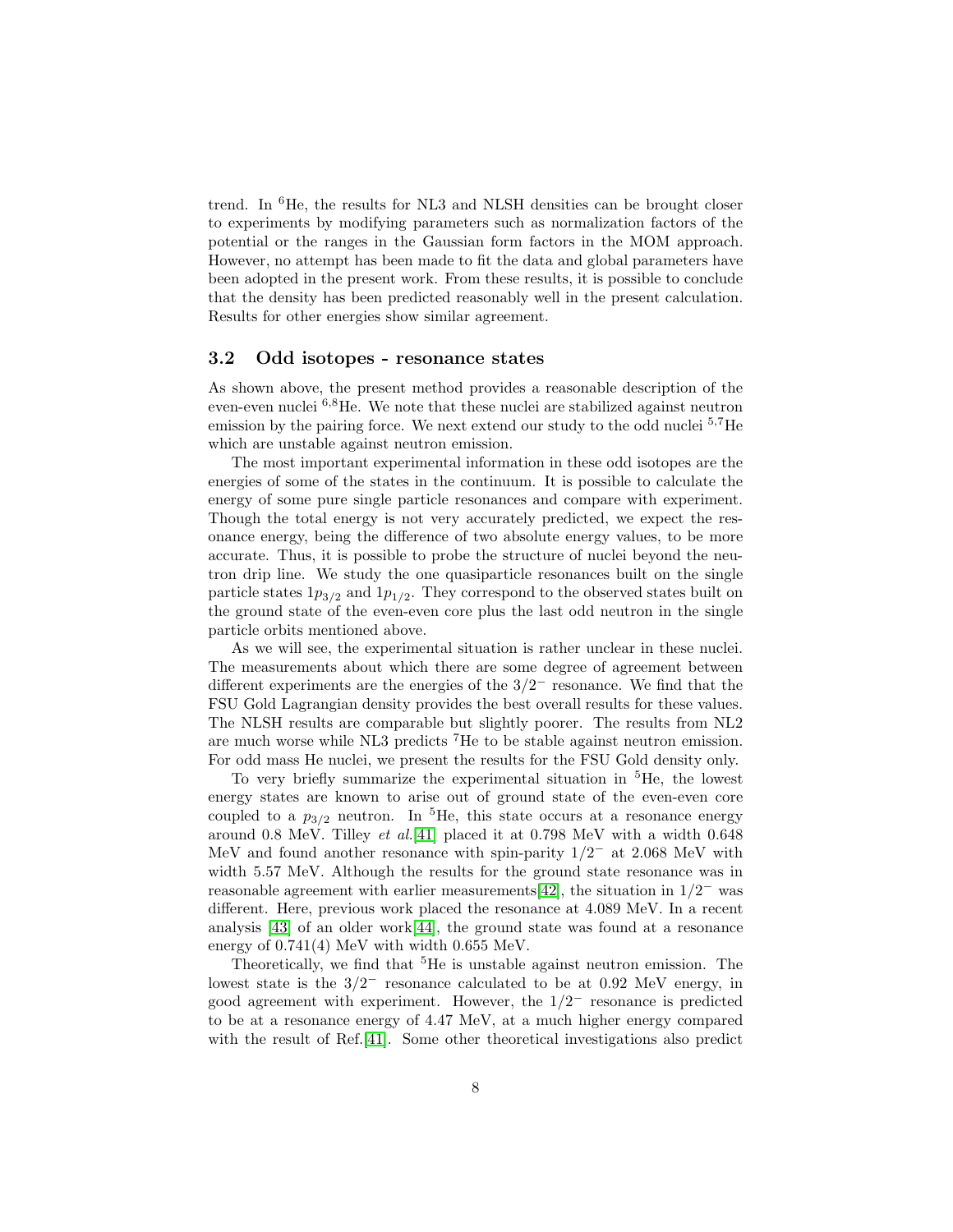a higher energy resonance for the  $1/2^-$  state. For example, continuum shell model calculation of Volya and Zelevensky<sup>[\[45\]](#page-10-25)</sup> predicted the  $3/2^-$  and the  $1/2^$ resonances at 0.99 MeV and 4.93 MeV, respectively.

In  ${}^{7}$ He, the 3/2<sup>-</sup> resonance is known to occur at a energy of approximately 0.45 MeV and has width  $\Gamma = 0.15 \text{ MeV}$ [\[46\]](#page-11-0). A resonant state at  $E^* = 2.9 \text{ MeV}$ with width around  $\Gamma = 2 \text{ MeV} [46]$  $\Gamma = 2 \text{ MeV} [46]$  was interpreted as odd nucleon coupled to the <sup>2+</sup> excited state of the core. Another resonant state at  $E^* = 0.6(0.1)$  MeV with  $\Gamma$ =0.75 MeV observed in the breakup of <sup>8</sup>He [\[47\]](#page-11-1) was suggested to arise out of coupling of  $p_{1/2}$  nucleon to the <sup>6</sup>He ground state. Skaza *et al.*[\[48\]](#page-11-2) observed the 1/2<sup>-</sup> resonance at  $E^* = 0.9(0.5)$  MeV with Γ=1.0 MeV. Indications of a low energy narrow resonance was also observed by other workers[\[49\]](#page-11-3). However, a study[\[50\]](#page-11-4) using isobaric analog states did not observe the last resonance but reported a broad 1/2<sup>−</sup> resonance at 2.2 MeV. Ryezayeva et al.[\[51\]](#page-11-5) also did not find any low energy 1/2<sup>−</sup> resonance but observed indications of a broad resonance at 1.45 MeV. Wuosmaa et al.[\[52,](#page-11-6) [46\]](#page-11-0) observed a possible resonance at 2.6 MeV excitation energy but no indication of any 1/2<sup>−</sup> resonance at lower energy. Aksyutina *et al.*[\[43\]](#page-10-23) found the resonance energy of the ground state to be 0.388 (2) MeV and width 0.190 MeV. They could not draw any unambiguous conclusion about the possibility of a resonance around 1 MeV.

Our calculations place the  $3/2^-$  resonance at 0.63 MeV energy. It appears at a higher energy possibly because the experimental state also has a contribution form  $p_{1/2}$  orbit coupled to the 2<sup>+</sup> state of <sup>6</sup>He. The 1/2<sup>-</sup> resonance is calculated to be at 2.09 MeV resonance energy, i.e. 1.46 MeV excitation energy. Thus our results agree with the experiment of Ryezayeva et al.[\[51\]](#page-11-5) and possibly with Skaza et al.[\[48\]](#page-11-2) but not with other measurements. Other theoretical calculations also do not lead to any unambiguous conclusion. Continuum shell model study[\[45\]](#page-10-25) shows the ground state resonance  $3/2^-$  at 0.36 MeV and the excited  $1/2^-$  state around an excitation energy of 3.3 MeV. On the other hand, recoil corrected continuum shell model study of Halderson[\[53\]](#page-11-7) place the resonance energy around 1 MeV.

### 4 Summary

To summarize, structure of neutron rich He nuclei has been investigated using RMF approach in co-ordinate space. The binding energy and radii values show reasonable agreement with experiment. Optical model potentials have been calculated from effective interactions applied in finite nuclei in the folding model. Elastic partial scattering cross sections for proton scattering in inverse kinematics have been calculated using the theoretically obtained density for <sup>6</sup>,8He and compared with some available experiments. The energies of the low-lying resonance states in the neutron unstable nuclei <sup>5</sup>,7He have also been calculated and compared with experiments.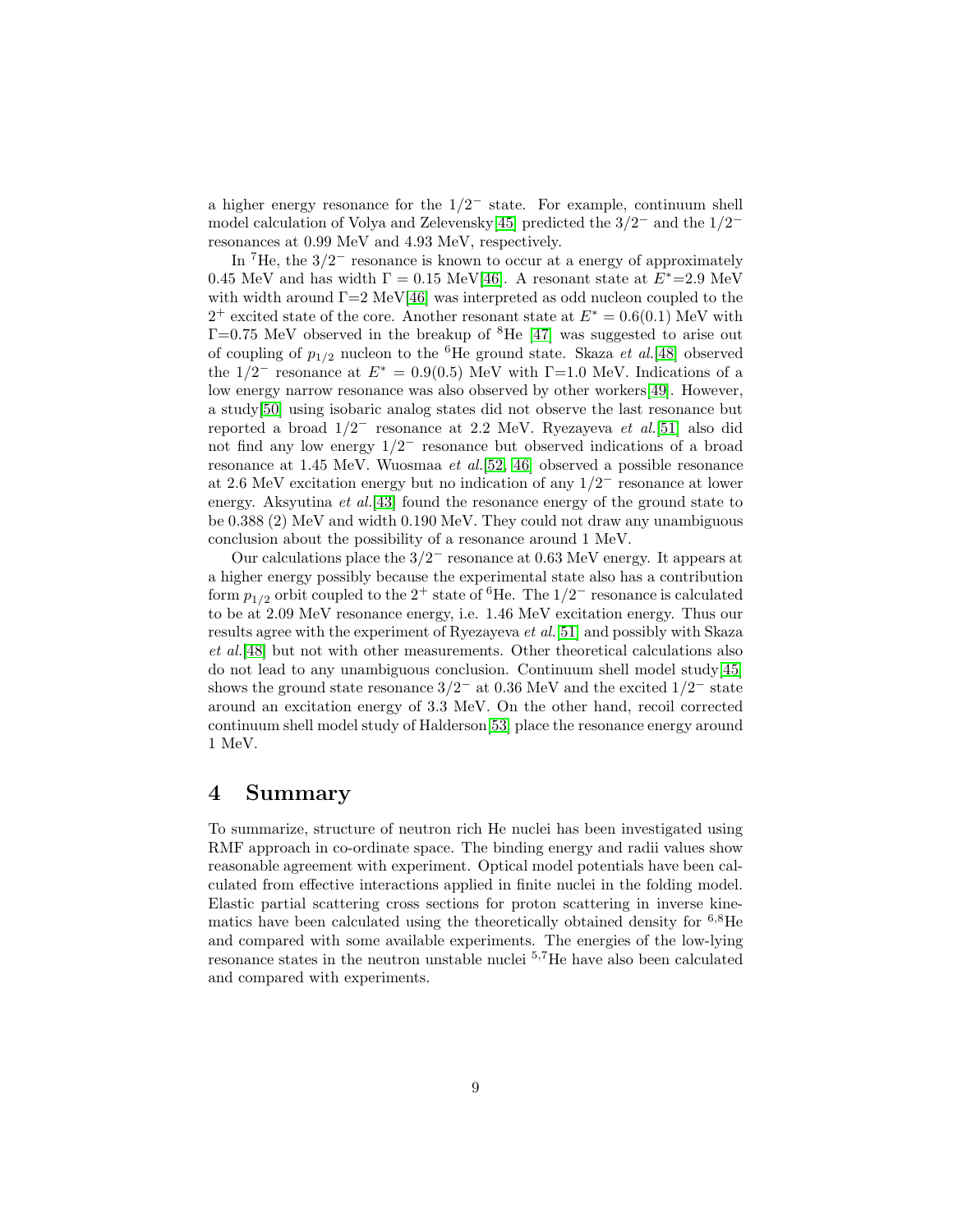## Acknowledgment

This work was carried out with financial assistance of the Board of Research in Nuclear Sciences, Department of Atomic Energy (Sanction No. 2005/37/7/BRNS). One of the authors (MB) want to acknowledge the support by a grant from the Council of Scientific and Industrial Research, Government of India.

### <span id="page-9-0"></span>References

- <span id="page-9-1"></span>[1] See e.g. B. Jonson, Phys. Rep. 389, 1 (2004) and references therein.
- <span id="page-9-2"></span>[2] G. Gangopadhyay and S. Roy, J. Phys. G: Nucl. Part. Phys. 31, 1111 (2005).
- <span id="page-9-3"></span>[3] N. Alamanos and P. Roussel-Chomaz, Ann. Phys. Fr. 21, 601 (1996).
- <span id="page-9-4"></span>[4] See e.g. P. Ring, Prog. Part. Nucl. Phys. 37 193 (1996)
- <span id="page-9-5"></span>[5] M.M. Sharma, M.A. Nagarajan, and P. Ring, Phys. Lett. 312B, 377 (2003).
- <span id="page-9-6"></span>[6] J. Piekarewicz and B.G. Todd-Rutel, Phys. Rev. Lett. 95, 122501 (2005).
- <span id="page-9-7"></span>[7] M. Bhattacharya and G. Gangopadhyay, Phys. Lett. B651, 263 (2007).
- <span id="page-9-8"></span>[8] M. Bhattacharya and G. Gangopadhyay, Phys. Rev. C 77, 027603 (2008).
- <span id="page-9-9"></span>[9] M. Bhattacharya and G. Gangopadhyay, Phys. Rev. C 77, 047302(2008).
- <span id="page-9-10"></span>[10] G.A. Lalazissis, J. König, and P. Ring, Phys. Rev. C55, 540 (1997).
- [11] S. J. Lee, J. Fink, A. B. Balantekin, M. R. Strayer, A.S. Umar, P. G. Reinhard, J. A. Maruhn, and W. Greiner, Phys. Rev. Lett. 57, 2916 (1986).
- <span id="page-9-12"></span><span id="page-9-11"></span>[12] W. Pöschl, D. Vretenar and P. Ring, Comp. Phys. Comm. 103 217 (1997)
- [13] J. Meng and P. Ring, Phys. Rev. Lett. 77, 3963 (1996); J. Meng, Nucl. Phys. A635, 3 (1998).
- <span id="page-9-13"></span>[14] N. Sandulescu, N. Van Giai, and R.J. Liotta, Phys. Rev. C 61, 061301  $(2000).$
- <span id="page-9-14"></span>[15] M. Grasso, N. Sandulescu, N. Van Giai and R.J. Liotta, Phys. Rev. C 64, 064321 (2001).
- <span id="page-9-16"></span><span id="page-9-15"></span>[16] M. Grasso, N. Van Giai, and N. Sandulescu, Phys. Lett. B535, 103 (2002).
- [17] N. Sandulescu, L.S. Geng, H. Toki, and G.C. Hillhouse, Phys. Rev. C68, 054323 (2003).
- <span id="page-9-18"></span><span id="page-9-17"></span>[18] L. Cao and Z.Y. Ma, Eur. Phys. Jour. A 22, 189 (2004).
- [19] M. Bhattacharya and G. Gangopadhyay, Phys. Rev. C **72**, 044318 (2005); 75, 017301 (2007).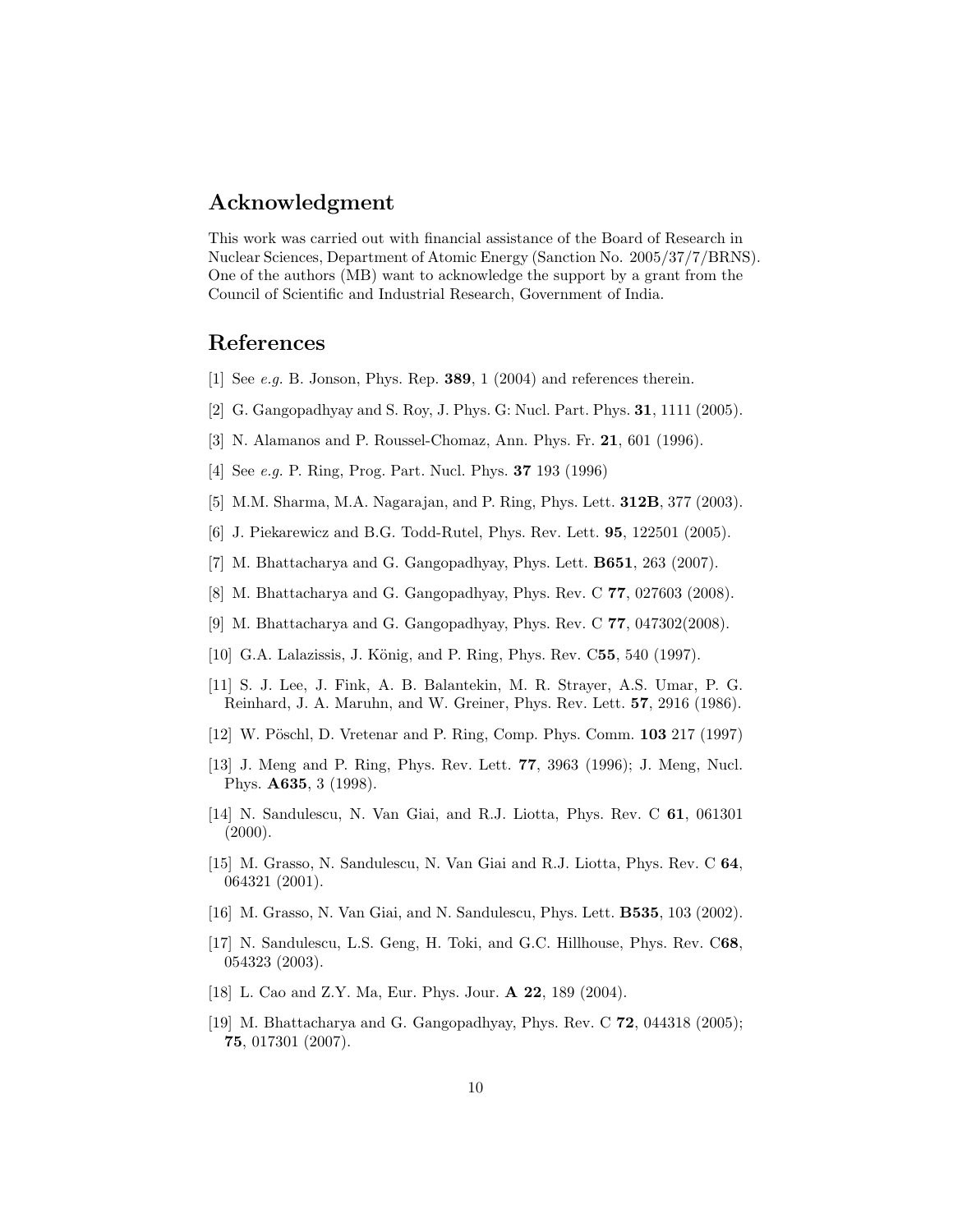- <span id="page-10-1"></span><span id="page-10-0"></span>[20] G. Gangopadhyay, Phys. Rev. C 59, 2541 (1999).
- [21] A.M. Kobos, B.A. Brown, R. Lindsay, and G. R. Satchler, Nucl. Phys. A425 205 (1984)
- <span id="page-10-3"></span><span id="page-10-2"></span>[22] A.K. Chaudhuri, Nucl. Phys. **A449**, 243 (1966); **A459**, 417 (1986).
- <span id="page-10-4"></span>[23] D.N. Basu, J. Phys. G: Nucl. Part. Phys. **30**, B7 (2004).
- <span id="page-10-6"></span>[24] R.R. Scheerbaum, Nucl. Phys. A257, 77 (1976).
- <span id="page-10-7"></span>[25] J. Raynal, CEA report no. CEA-N-2772 (1994)
- <span id="page-10-5"></span>[26] J.P. Jeukenne, A. Lejeune, and C. Mahaux, Phys. Rev. C 14, 1391 (1974).
- <span id="page-10-8"></span>[27] E. Bauge, Commissariat a l'Energie Atomique, Bruyeres-Le-Chatel, France, v 1.01.
- <span id="page-10-12"></span>[28] E. Bauge, J.P. Delaroche, and M. Girod, Phys. Rev. C 63, 024607 (2001).
- <span id="page-10-13"></span>[29] O.A. Kiselev *et al.*, Eur. Phys. J. A **25** s01, 215 (2005).
- <span id="page-10-14"></span>[30] I. Tanihata, Phys. Lett. **B289**, 261 (1992); Phys. Lett. **B206**, 592 (1988).
- <span id="page-10-15"></span>[31] J.S. Al-Khalili et al., Phys. Rev. C54, 1843 (1996).
- <span id="page-10-16"></span>[32] V. Lapoux *et al.*, Nucl. Phys. **A 722**, 49c (2003).
- <span id="page-10-11"></span>[33] V. Lapoux *et al.*, Phys. Lett. **B5172** 18 (2001).
- <span id="page-10-17"></span>[34] A. Osawa, T. Suzuki, and I. Tanihata, Nucl. Phys. A 693, 32 (2002).
- <span id="page-10-10"></span>[35] P. Egelhof *et al.*, Eur. Phys. J. A **15**, 27 (2002).
- <span id="page-10-9"></span>[36] P. Mueller *et al.*, Phys. Rev. Lett. **99**, 252501 (2007).
- <span id="page-10-18"></span>[37] G. Audi, A.H. Wapstra, and C. Thibault, Nucl. Phys. **A729**, 337 (2003).
- <span id="page-10-19"></span>[38] A.A. Korsheninnikov et al., J. Phys. G: Nucl. Part. Phys. **617**, 45 (1997)
- <span id="page-10-20"></span>[39] M. Hatano et al., Eur. Phys. J. **A 25**, 255 (2005).
- <span id="page-10-21"></span>[40] A.A. Korsheninnikov *et al.*, Phys. Lett. **B 316** 38 (1993).
- <span id="page-10-22"></span>[41] D.R. Tilley *et al.*, Nucl. Phys. **A 708**, 3 (2002).
- <span id="page-10-23"></span>[42] See the compilation F. Ajzenberg-Selove, Nucl. Phys. **A 490**, 1 (1988).
- <span id="page-10-24"></span>[43] Yu. Aksyutina *et al.*, Phys. Lett. **B679**, 191 (2009).
- <span id="page-10-25"></span>[44] K. Markenroth *et al.*, Nucl. Phys. **A679**, 462 (2001).
- [45] A. Volya and V. Zelevinsky, Phys. Rev. C **74**, 064314 (2006).